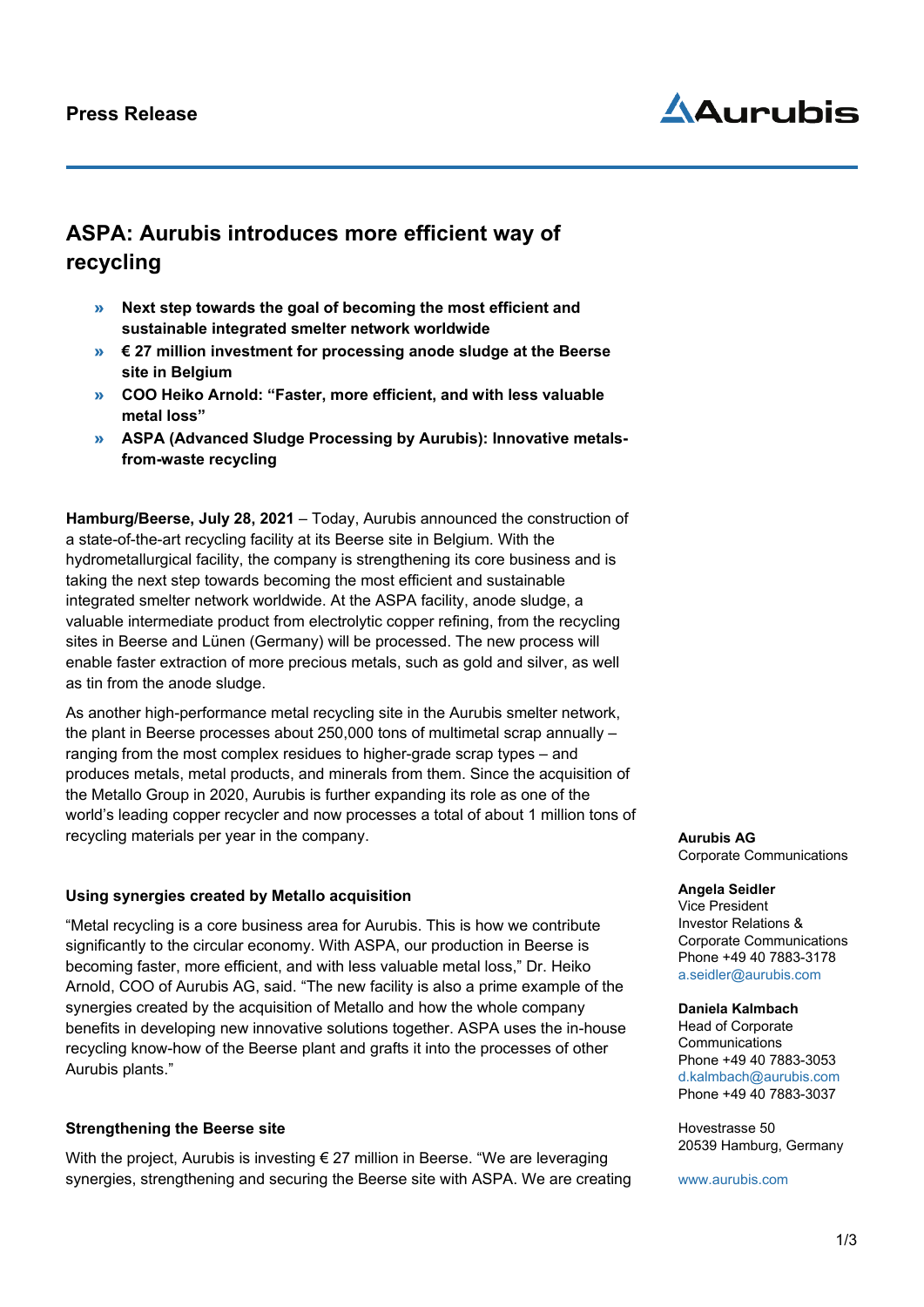# Aduruhis

new jobs and increasing the plant's importance for the whole Group," Arnold explained. "Its central geographical position between the involved sites enables us to keep the transport distance of the intermediates low."

Metal recycling is becoming increasingly complex. The number of metals in discarded electronic consumer goods – for example, smartphones or laptops – has risen sharply and the product design of the devices is becoming more intricate. Valorizing metals from this end-of-life pool in a sustainable way therefore requires special recycling skills and investment in research and development. "ASPA is taking metal recycling to the next level. We combine efficiency and speed to get even more out of it. It's a complex process. However, recycling as many components as possible and harnessing the potential of 'urban mining' – which means using the city as a raw material depot – for scrap metal is crucial to closing the waste loop and catering to the increased demand for metals in a resourceefficient way," Arnold added.

# **ASPA: Circular economy at its best**

The development of the new state-of-the-art recycling facility proves Aurubis' drive to innovate and to reach the goal of an independent production cycle. "We have been working on perfecting the ASPA process for more than three years," Dirk Vandenberghe, Managing Director for Beerse, said. "This is a special and very important project for us because it allows us to get more valuable metals out of the same intermediate product and to do it faster than before." The newly developed hydrometallurgical process significantly increases the valorization of valuable metals such as tin and precious metals. "There will be more metals that can be reused. For us, this is the circular economy at its best," added Vandenberghe.

Detailed engineering and approval processes for ASPA are currently under way. The start of construction for the facility is planned for the second quarter of 2022 and the commissioning for early 2024.

### *Aurubis – Metals for Progress*

*Aurubis AG is a leading global provider of non-ferrous metals and one of the largest copper recyclers worldwide. The company processes complex metal concentrates, scrap metals, and metal-bearing recycling materials into metals of the highest quality. Aurubis produces more than 1 million tons of copper cathodes annually, and from them a variety of products such as wire rod, continuous cast shapes, profiles, and flat rolled products made of copper and copper alloys. Aurubis produces a number of other metals as well, including precious metals, selenium, lead, nickel, tin, and zinc. The portfolio also includes additional products such as sulfuric acid and iron silicate.*

*Sustainability is a fundamental part of the Aurubis strategy. "Aurubis responsibly transforms raw materials into value" – following this maxim, the company integrates sustainable conduct and business activities into the corporate culture. This involves a careful approach to natural resources, responsible social and ecological conduct in everyday business, and sensible, healthy growth.*